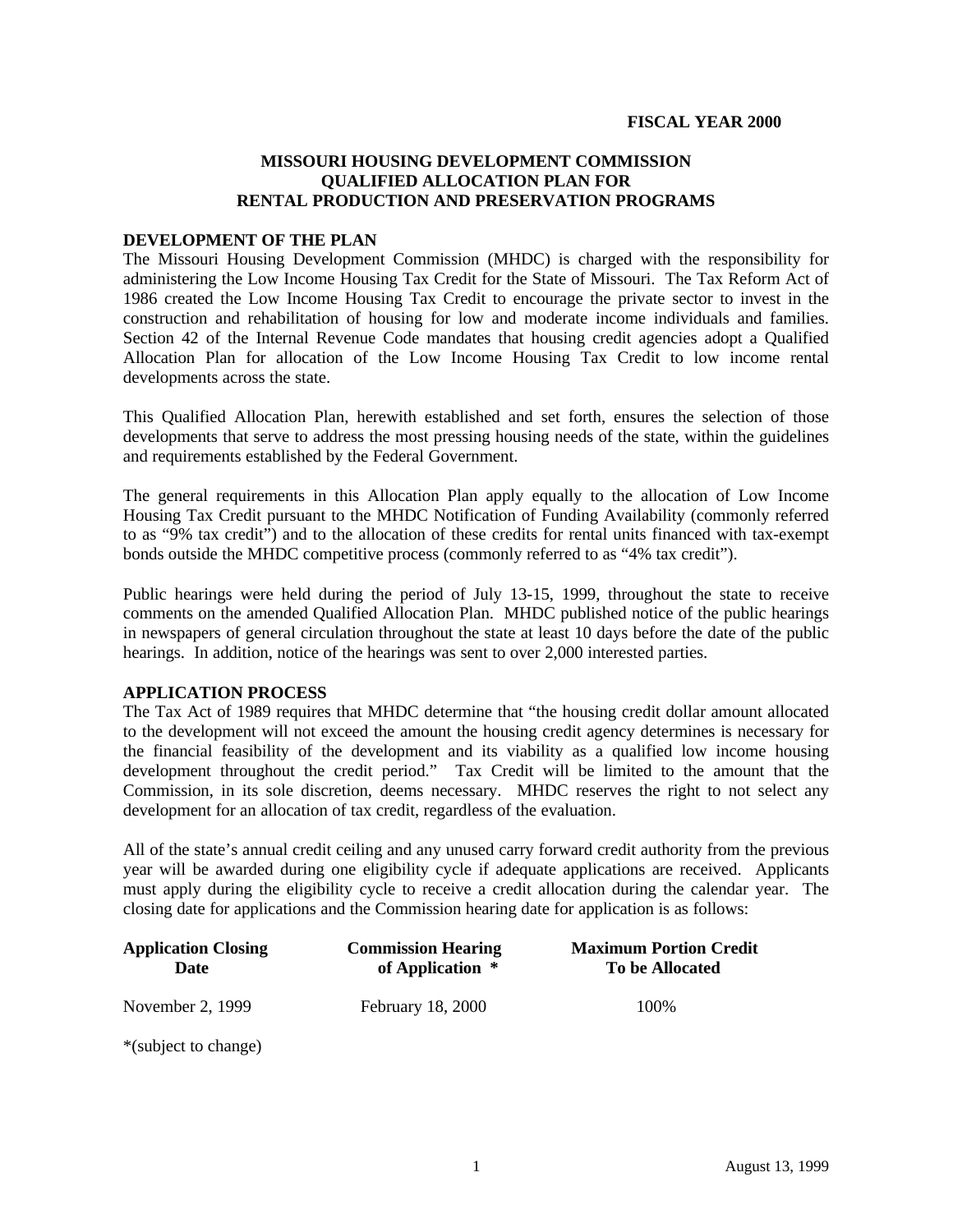After February 18, 2000, any unallocated credit and/or recaptured credit may be allocated monthly. Developments financed with certain tax-exempt bonds may be eligible to receive tax credit outside the state's annual credit ceiling. Although these developments need not compete for an award through the competitive process, they must still be evaluated against the application threshold requirements, be approved by the Commission, and comply with the monitoring provisions of this Plan. **Also, the Commission, in its sole discretion, may approve an amount of tax credit for less than 100% low income occupancy or deny approval of any tax credit amount.**

Developments selected will be given preliminary approval for reservation of tax credit that shall be valid for 185 days. Before the expiration of the 185-day period, the sponsor must submit all required documentation for the next stage of processing. In unusual circumstances, and for good cause shown, an extension of the Reservation of up to sixty days may be granted. Developments that will not be placed in service in the same tax year in which MHDC approves the Tax Credit Reservation must be awarded a Carryover Allocation upon the satisfaction of requirements of I.R.S. Section 42 and the Commission. All developments with a valid Reservation of Tax Credit will be required to obtain a Placed in Service or Carryover Allocation by November 1 of the same calendar year. Interested parties should request the "Low Income Tax Credit Program Guidelines" and "MHDC Multifamily Application" for further information regarding the requirements.

Developers are encouraged to schedule a meeting with staff to discuss their proposals, and successful and unsuccessful applicants are encouraged to meet with staff after the selection process is completed as well to discuss their proposals and "next steps."

## **TAX CREDIT PROGRAM ALLOCATION AND SET-ASIDE**

The base amount of annual credit authority is calculated at \$1.25 per capita. This per capita amount is based upon population estimates released by the Internal Revenue Service. In calendar year 2000, approximately \$6.7 million in 2000 credit authority, an undetermined amount of returned credit, and an undetermined amount of credit from the national pool will be available for allocation. No individual development may reserve or receive more than \$600,000 of the annual credit authority available in the calendar year. (The Commission may waive this restriction.)

## **GEOGRAPHIC DISTRIBUTION**

An attempt will be made to distribute the tax credit across the State of Missouri on a population proportionate basis, with the state divided into five areas, as follows:

| <b>Population Percentage</b> | <b>Area of State</b>                                                                                                                                                                                                                                                    |  |
|------------------------------|-------------------------------------------------------------------------------------------------------------------------------------------------------------------------------------------------------------------------------------------------------------------------|--|
| 36%                          | St. Louis Metro [Franklin, Jefferson, Lincoln,<br>Montgomery, St. Charles, St. Louis City, St. Louis,<br>Sullivan City (of Crawford County) and Warren<br>Counties]                                                                                                     |  |
| <b>19%</b>                   | <b>Kansas City Metro</b> (Clay, Cass, Clinton, Jackson,<br>Lafayette, Platte and Ray Counties)                                                                                                                                                                          |  |
| 17%                          | <b>Southwest Region</b> (Bates, Barry, Barton, Benton,<br>Camden, Cedar, Christian, Dade, Dallas, Greene,<br>Henry, Hickory, Jasper, Laclede, Lawrence,<br>McDonald, Miller, Morgan, Newton, Polk, Pulaski,<br>St. Clair, Stone, Taney, Vernon and Webster<br>Counties) |  |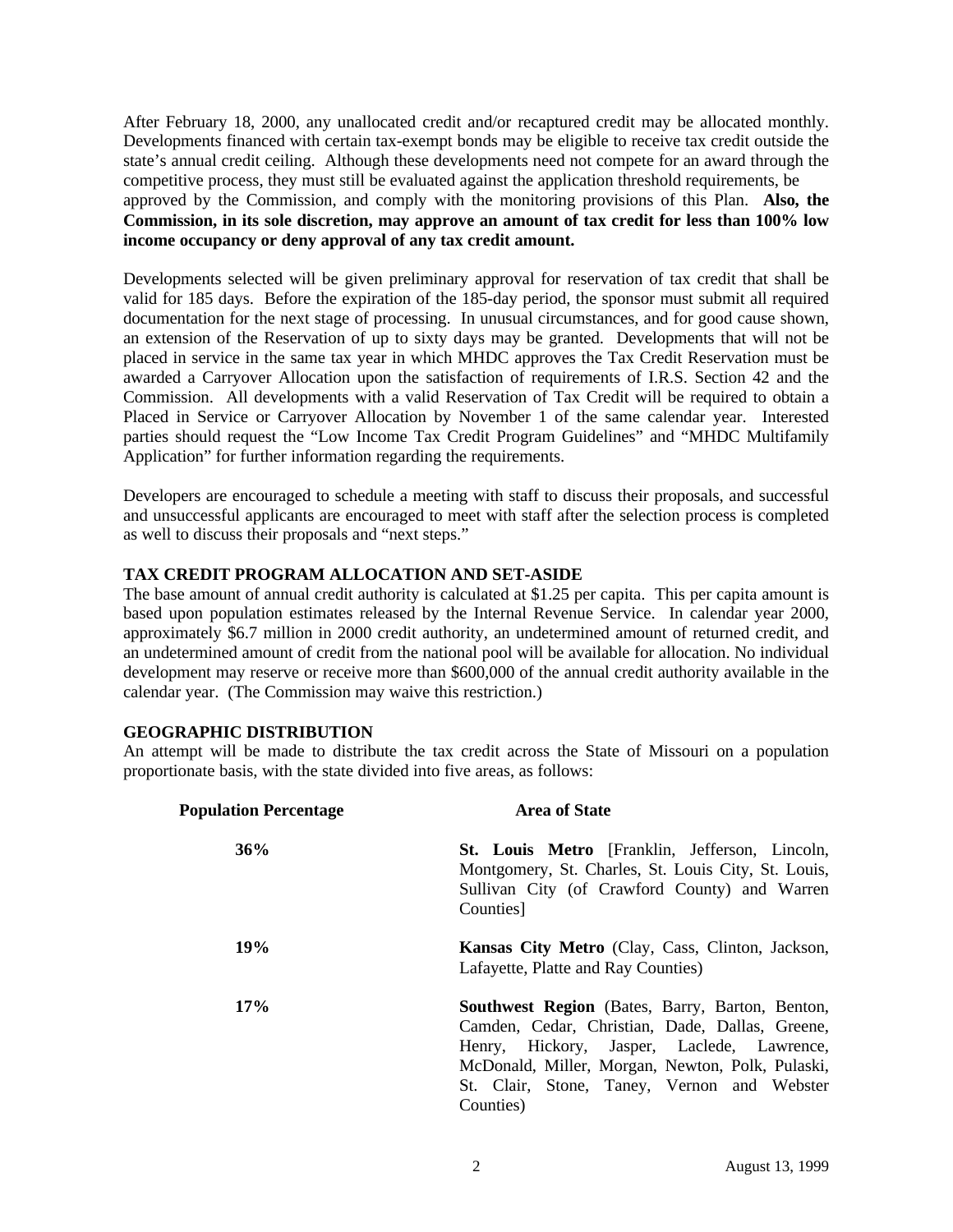**12% Southeast Region** (Bollinger, Butler, Cape Girardeau, Carter, Crawford, Dent, Douglas, Dunklin, Gasconade, Howell, Iron, Madison, Maries, Mississippi, New Madrid, Oregon, Ozark, Pemiscot, Perry, Phelps, Reynolds, Ripley, Scott, Shannon, St. Francois, Ste. Genevieve, Stoddard, Texas, Washington, Wayne and Wright Counties) **16% North/Central Region** (Adair, Andrew, Atchison

Audrain, Boone, Buchanan, Caldwell, Callaway, Carroll, Chariton, Clark, Cole, Cooper, Daviess, DeKalb, Gentry, Grundy, Harrison, Holt, Howard, Johnson, Knox, Lewis, Linn, Livingston, Macon, Marion, Mercer, Monroe, Moniteau, Nodaway, Osage, Pettis, Pike, Putnam, Ralls, Randolph, Saline, Schuyler, Scotland, Shelby, Sullivan and Worth Counties)

The Commission's desire to effect a fair geographic distribution will be weighed against the primary priority of serving the most pressing housing needs across the state as represented by the applications submitted. It is also our belief that certain communities may have little or no need for additional housing, and therefore it may be impossible to achieve the targeted percentage for a given region. The narrow band of qualifying incomes further restricts the market in some small communities.

### **SET-ASIDE FOR NON-PROFIT SPONSORS**

As mandated by Section 42(h)(5) if the I.R.S. Code, and in consideration of the housing needs identified in the Consolidated Plan and comments received through the public hearing process, 10% of the Tax Credit allocation will be set aside for developments sponsored by not-for-profit organizations.

### **RELIEF TO EMERGENCY-DECLARED COUNTIES**

Should any part of the state be declared an emergency area for any reason, it may be necessary at that time for MHDC to set aside a certain percentage of tax credit or to specially consider a project that will assist in providing affordable housing in the area stricken by disaster. This will be decided on a case-by-case basis, as necessary.

### **PROJECT COSTS**

While Project Costs, including Developer Fees and Overhead, Combined Contractor Profit, Overhead, General Requirements and Fee Percentage, and Total Costs will be given serious consideration, MHDC will not award tax credit based solely on the lowest development costs. The mission of MHDC is to provide high quality affordable housing with long-term viability that meets community standards.

### **THRESHOLD REVIEW**

In 2000, if the application fails to meet any one of the threshold criteria, the application will be rejected by the Commission. *Please refer to the Checklist and Program Guidelines to determine the evidencing requirements that must be met to comply with the threshold criteria.*

The Commission has established the following threshold criteria that must be met in order to qualify for the competitive review stage. In addition, all projects with tax-exempt bond financing must meet all threshold requirements to receive a reservation of tax credit. Threshold review is a basic review of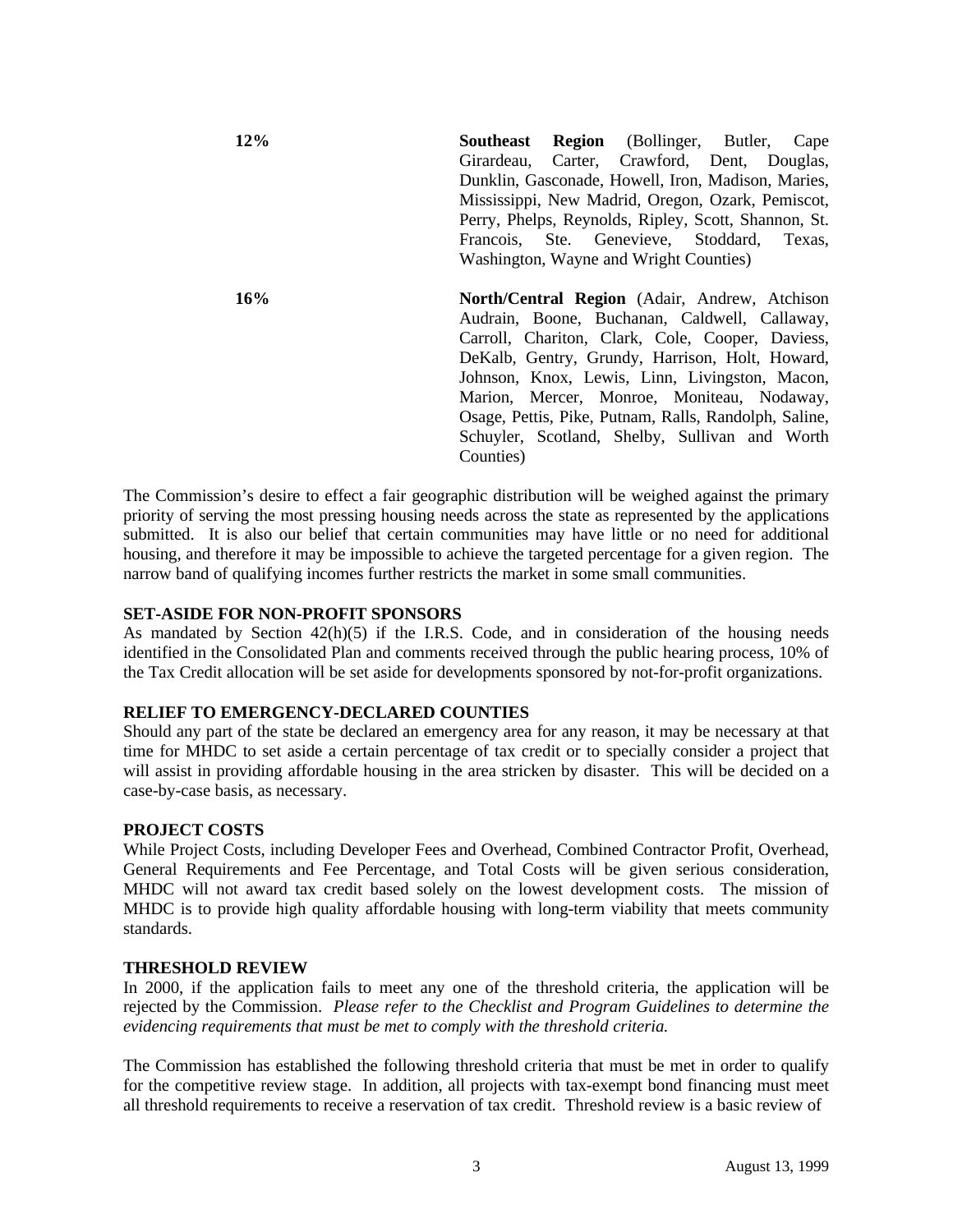the application to determine that it is complete, that it includes all necessary forms, supporting evidence and fees, and that the project meets minimum program requirements.

### ß **Section 42 Compliance**

If any owner or general partner is involved with a project which is in a state of uncured noncompliance due to site audits or the failure to comply with owner's reporting requirements during the period of January 1, 1999, through December 31, 1999, the application will be immediately rejected. In addition, an owner not in compliance or good standing with other MHDC programs will be subject to threshold rejection of the application.

### ß **Section 42 Requirements**

The project must meet all requirements set forth in Section 42 of the Internal Revenue Code of 1986, as amended, and all relevant U.S. Treasury regulations, notices and rulings.

### ß **Complete, Organized Application**

Applications must be submitted in a three-ring binder, utilizing the checklist provided with the application, with appropriate tabbing. Applications must be complete and consistent with all supporting documentation. Applications that are incomplete, inconsistent, and/or illegible will be rejected.

### **Processing Fee**

The processing fee must accompany each application. If a check is returned for insufficient funds or other reasons, the application will be immediately rejected. The amount of the initial processing fee is based upon \$150 per unit. An additional fee of \$150 per unit will be charged if an allocation is granted. The fee is returned if an allocation is not awarded. The total fee will be \$300 per unit or 6% of the total credit allocated, whichever is larger.

### **Project Narrative**

Each applicant must submit a project narrative that summarizes the scope of the project and the roles of the development team. This narrative should include the following:

- $\triangleright$  Description of the project and its location(s).
- $\triangleright$  Description of need and target market.
- $\triangleright$  Description of special amenities and services.
- $\triangleright$  Description of local support.
- > Summary of construction and permanent financing. Anticipated start and completion date.
- $\triangleright$  A discussion regarding the reasons for consideration of the proposal.

### ß **Evidence of Site Control**

Both the buyer and seller must evidence site control. Site control may be properly evidenced by one of the following:

- $\triangleright$  Executed and recorded deed.
- $\triangleright$  Executed purchase option.
- $\triangleright$  Executed purchase contract.
- $\triangleright$  Executed long-term land lease or option on a long-term lease.

Each of the site options/contracts, as applicable, must be valid at the time of selection by the Commission on or about February 18, 2000.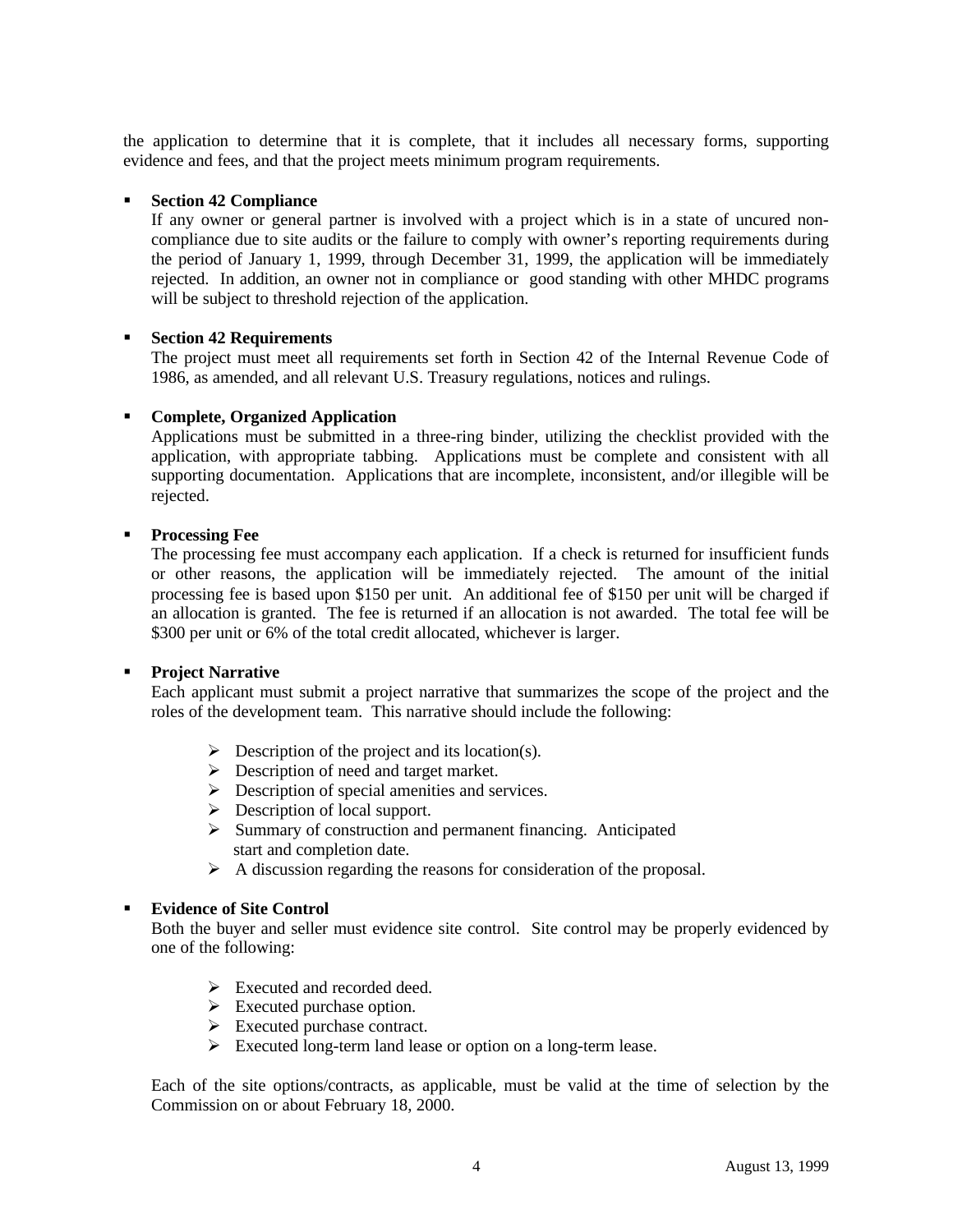# **Karket Study**

A market study conducted by a trained professional, who is an independent third party, must be submitted with the application. Projects with 18 or fewer units are exempted from this criterion. The study must include:

- 1. An index which clearly identifies the location of each of the following required items.
- 2. A brief executive summary, in bullet format, stating:
	- A concise conclusion by the author.
	- The appropriate and supported vacancy rate for the proposed project.
	- The assumption and methods used by the author, including data sources.
	- A comparison analysis between the proposed rents for the project and the market rents for the project's market area.
- 3. If the Project will be serving a special needs population, the executive summary must state and provide supporting documentation that there is an adequate demand for these units by the targeted special needs population.
- 4. A description and evaluation of public services (transportation, police, fire protection, schools), infrastructure and community services (shopping, employment, recreation, transportation, medical and services for special needs population, if applicable).
- 5. A description and map of the market area including the location, supply and condition of the existing housing stock that serves the targeted population.
- 6. A description of the competition from other federally subsidized developments, as well as proposed LIHTC project(s) not yet placed in service.
- 7. An identification of the number of potential residents of the project and the condition and affordability of their current housing. These potential residents must meet the income restrictions of the LIHTC program.
- 8. The study must have been completed or updated by the author no later than six months prior to the application for LIHTC.
- 9. The project assumptions used in the study must match the project assumptions used in the LIHTC application. For example, the number of units in the project and number of bedrooms per unit must be the same in the market study as in the LIHTC application.

The characteristics listed above are the minimum required to meet the Commission's threshold requirements regarding a market study. The market study must comply fully with the MHDC Market Study Guidelines dated March 1999. Applications may be rejected if any of the above noted market study requirements are not provided.

## ß **Zoning**

The applicant must demonstrate by submission of a letter from the local government that the zoning for each site on which the project will be located allows for the use(s) proposed by the applicant. **In cases where the site is not yet zoned properly, MHDC may consider a site for which the local government has issued a letter endorsing the project and the specific zoning change necessary for the proposed development.**

ß **Local Needs**

The Project must address local housing needs and priorities, as documented in the State or local Consolidated Plan. If the project is located in an area covered by a local Consolidated Plan, a current certification of consistency from the appropriate local government entity must be submitted with the application.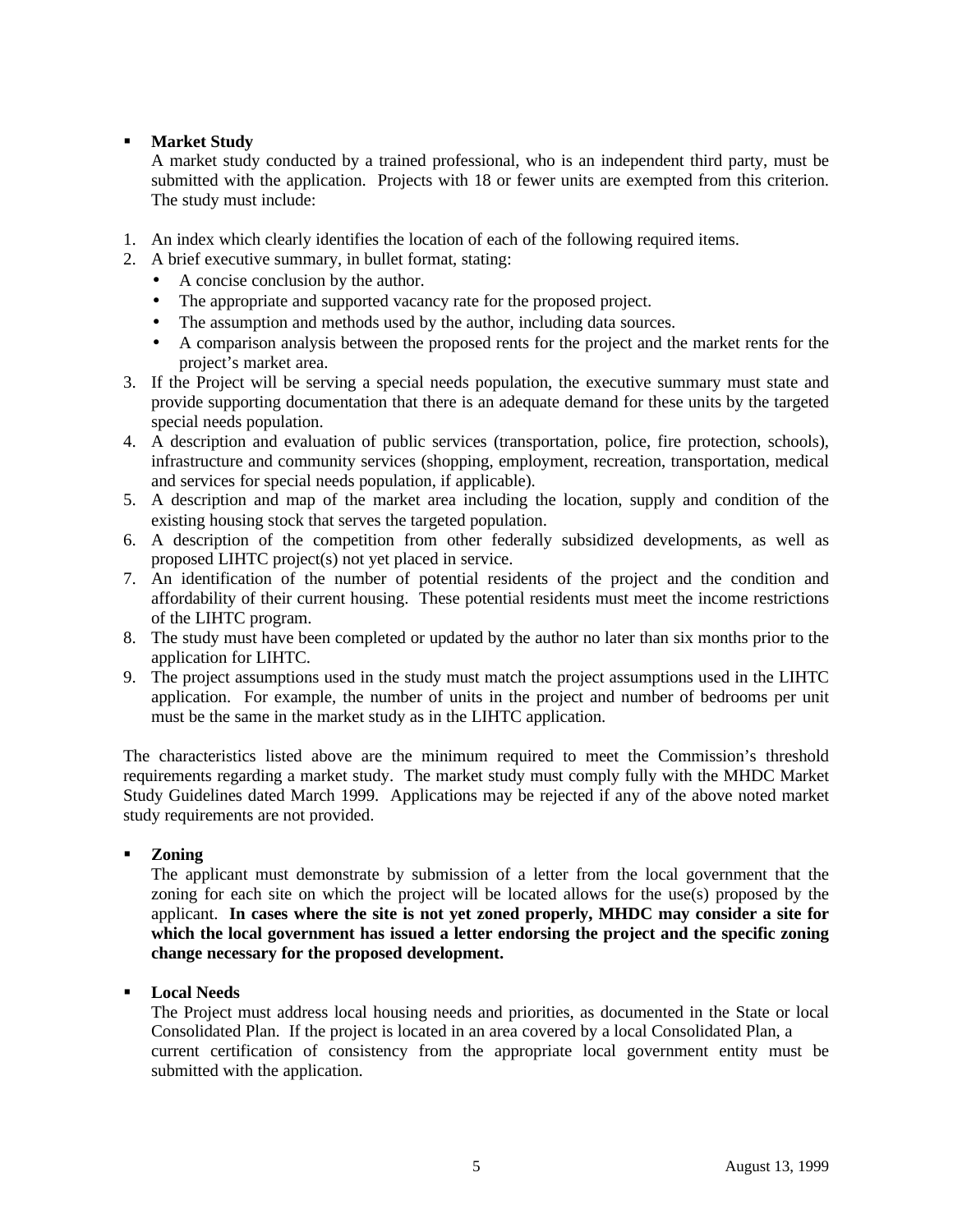### **KRITE Affirmative Marketing Plan**

The applicant must complete HUD Form 935.2 Affirmative Fair Housing Marketing Plan, and must include on the form a description of the outreach, marketing and advertising methods that will be used to affirmatively market the project.

### ß **Conditional Financial Commitments**

All non-MHDC construction and permanent financing, grants and equity sources shall be conditionally committed at the time of application. The letters of intent from these sources must be included with the application and shall contain, at a minimum:

- $\triangleright$  The amount of financing.
- $\triangleright$  The interest rate of the loan.
- $\triangleright$  The term and the amortization term of the loan.
- $\triangleright$  The contact person's name and phone number.

Those applicants seeking funding from a local government, Federal Home Loan Bank or other public or quasi-public funding source that does not issue a funding decision prior to the Housing Credit application deadline must substitute a letter of application or letter of intent from the funding source. The letter of application or letter of intent must be signed by an authorized representative of the funding source and shall include the name of the project, the number of units, the amount of funding sought, the terms and rates for the funding sought, anticipated rate of funding decision, and a statement that the project is or will be considered for funding.

## **Preliminary Plans and Specifications**

The applicant must submit preliminary plans and specifications which provide a description of the proposed development. All applicants must also submit the following:

- $\triangleright$  Typical unit plan.
- $\triangleright$  Building elevation.
- $\triangleright$  Site plan.
- $\triangleright$  Detailed scope of work (rehabilitation only).
- $\triangleright$  Photos of building(s) (rehabilitation only).
- $\triangleright$  Color photos of the site and area surrounding all sides.
- $\triangleright$  Clear, "to scale" map identifying the exact location of the project site.

## ß **Utility Allowance Information**

Utility allowance information provided must be consistent with Section 42 of the Internal Revenue Code. MHDC has established monthly minimums for tenants who will pay their own utility bills:

| 1 Bedroom - \$50 |  |
|------------------|--|
| 2 Bedroom - \$60 |  |
| 3 Bedroom - \$70 |  |

The actual allowance used must be the greater of the minimum or the allowance published by the local PHA for that size unit and must be recalculated on an annual basis.

## **EXECUTE:** Adherence to Commission Underwriting Standards

• Developer's fee and overhead, including any consultant fees may not exceed 15% of total estimated replacement costs (Line 39 of MHDC 2013). For acquisition and substantial rehabilitation projects, the developer's fee cannot exceed the sum of 8% of the acquisition cost plus 15% of the balance of the development costs.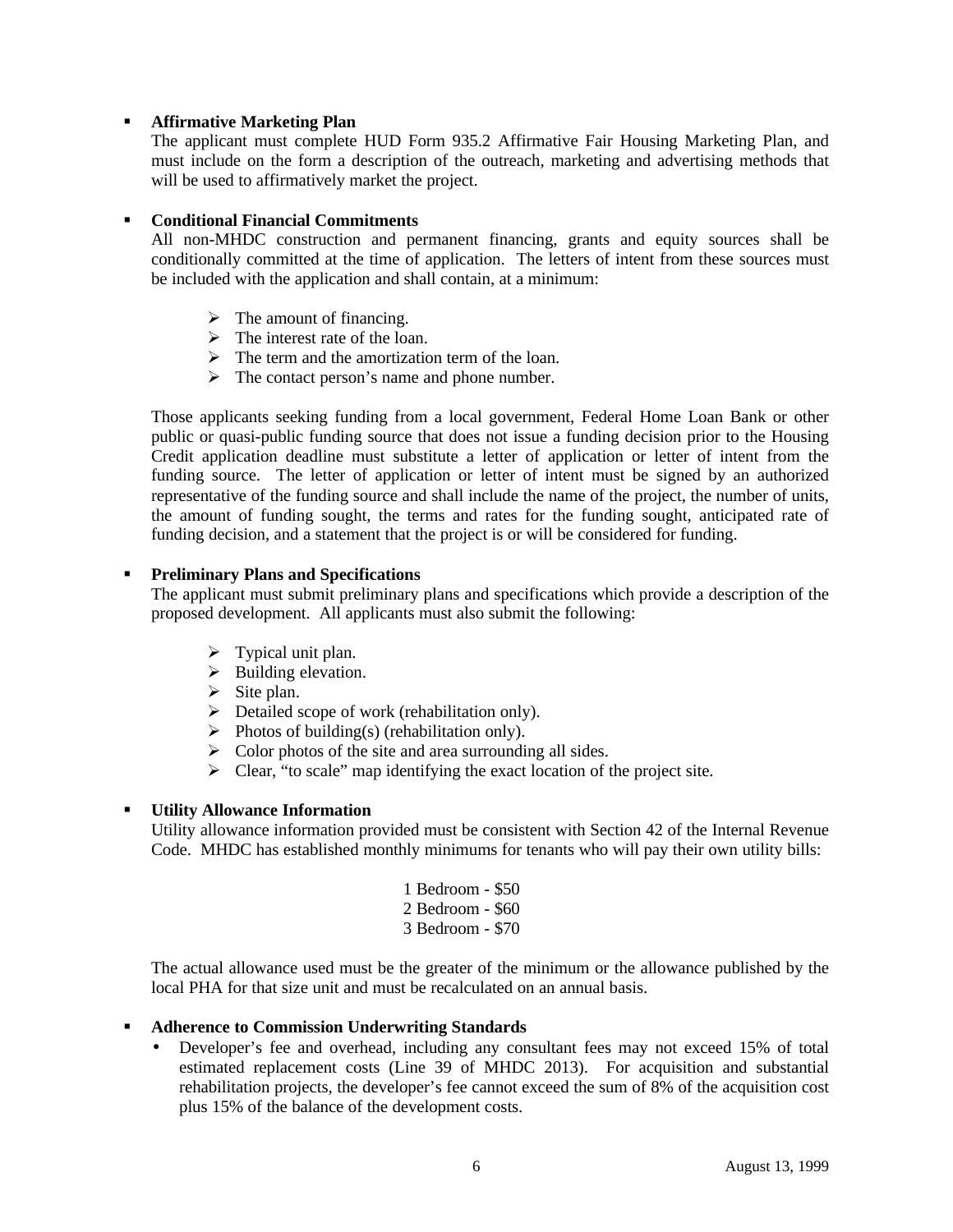- Contractor's profit, overhead and general requirements may not exceed 18% of the construction costs. General requirements must include the cost of builder's risk insurance and all bonding costs.
- The project's "Sources and Uses" must balance at the time of application.
- The proposed rents must be within the Tax Credit requirements and reasonable for the immediate market area.
- The project must demonstrate a minimum debt coverage ratio of 1.15 using reasonable vacancy and expense assumptions for local market conditions, as determined in MHDC's sole discretion. In addition, the sources of funds must equal the uses indicated in the project budget. MHDC, in its sole discretion, may also determine the **project's feasibility and the sufficiency of the proposed operating and replacement reserves. Exceptions may be made for those projects receiving financing through the Rural Development's 515 Program, HUD insured loans, or other credit enhanced loans.**

## ß **Public Notification**

The applicant must provide notification regarding his/her intent to develop a project using housing credit. The notification must be in writing via certified mail, return receipt requested, to the following officials. **Actual letters of support from an official may be substituted for the evidence of notification, as may minutes of city/town council meetings.** Officials who must be notified:

- $\bullet$  Highest elected local executive official.
- ❖ State Representative.
- State Senator.
- $\triangleleft$  The Aldermen or Councilmen of the jurisdiction (ward or district) in communities of 20,000 or more.
- $\triangle$  Executive Director of the local Public Housing Authority.

Upon satisfying application threshold requirements, an application will be considered under the Mandatory Federal Preferences, Consistency with Local Needs Criteria, and Development Factors and Qualifications set forth herein. Notice of the application will be sent to the Chief Executive Officer of the local government jurisdiction, State Senator and State Representative for the district within which the development is located, and the Executive Director of the local Public Housing Authority, requesting comments on the development. MHDC will publish a notice in a local newspaper requesting public comment on the development. In addition, MHDC will hold public meetings in St. Louis, Kansas City and Jefferson City to allow the public to comment on the developments proposed in a given region.

## **SPECIAL THRESHOLD REQUIREMENTS**

Following are threshold requirements that apply only to certain projects, depending on the type of credit sought:

- q **For projects requesting acquisition credit,** the applicant must certify on the Housing Credit Acquisition Form that the previous owner last placed the project in service more than 10 years ago. The Commission may require, as a condition of the Housing Credit Reservation, that the applicant supply a legal opinion stating that the project is eligible for acquisition credit.
- q **For projects seeking 9% tax credit,** construction costs for rehabilitation must equal or exceed 40% of the total project cost. The Commission may require a legal opinion stating that the project is eligible for Low Income Housing Tax Credit as a condition of reservation.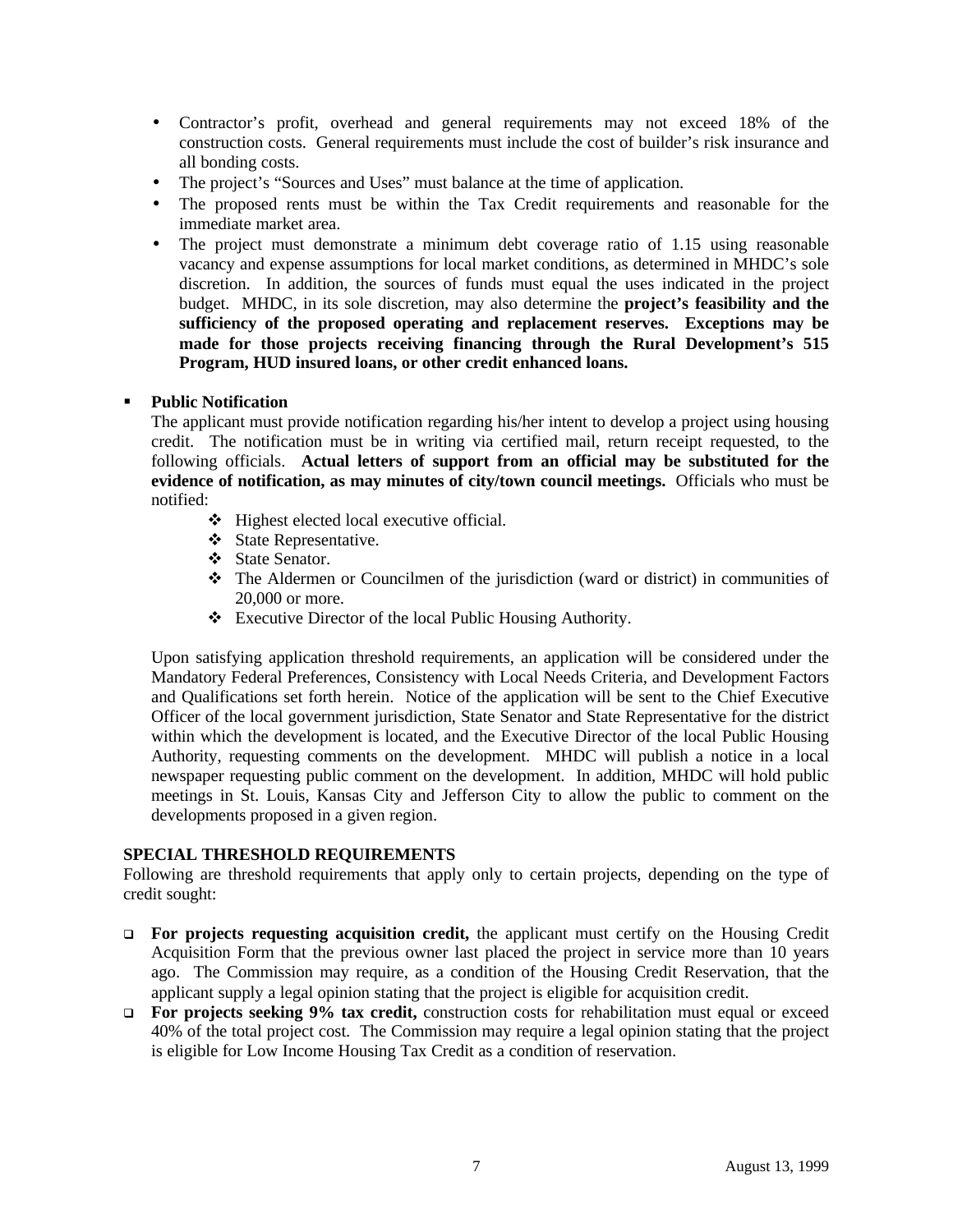- q **For projects to be acquired and rehabilitated that will utilize tax-exempt bond financing and also seek to utilize 4% tax credit**, construction costs for rehabilitation must equal or exceed 15% of the total project cost for projects in rural (non-MSA) areas. Construction costs for rehabilitation must equal or exceed 25% of the total project cost for projects in urban (MSA) areas.
- q **For all projects to be acquired and rehabilitated that will utilize 4% tax credit or 9% tax credit**, the applicant must include a capital needs assessment for the structure(s), prepared by an independent third party within the past six months.
- **For projects with non-profit participation,** the non-profit organization must complete the Non-Profit Certification Form and include the organization's IRS Letter of Determination, Articles of Incorporation and By-Laws.
- □ **For projects being financed with MHDC Fund Balance or HOME loans,** the tax credit restrictions will remain on the property for the term of the loan.

# **EVALUATION FACTORS**

The Commission has developed the following factors for evaluation of applications based on the identified housing needs for Missouri as well as federal mandates for the Housing Credit Program. These factors will be considered after staff has determined that the threshold requirements have been met.

### **Public Benefits**

**Each development will be evaluated to determine the public benefit that might be gained by development of the property, such as:**

- **Mixed-Income Projects** In areas where need has been determined, does the project consist of a combination of market rate and affordable rental housing units?
- **Public Housing Authority Waiting List (Federal Preference)** Will the development provide units for persons on waiting lists for subsidized housing? Is this verified by the Public Housing Authority?
- **Service to Populations Requiring Special Services and experience in serving these populations.** Will the development serve populations requiring special services? These include:

Elderly persons, as defined by Section 42. Persons with a physical disability. Persons with a developmental disability. Persons with a mental illness. Households that are very low income (50% AMGI or below). Large families.

## • **Extended Use (Federal Preference)**

Has applicant pledged to extend the project's affordability (compliance) period at least five years beyond the minimum 15-year requirement of Section 42?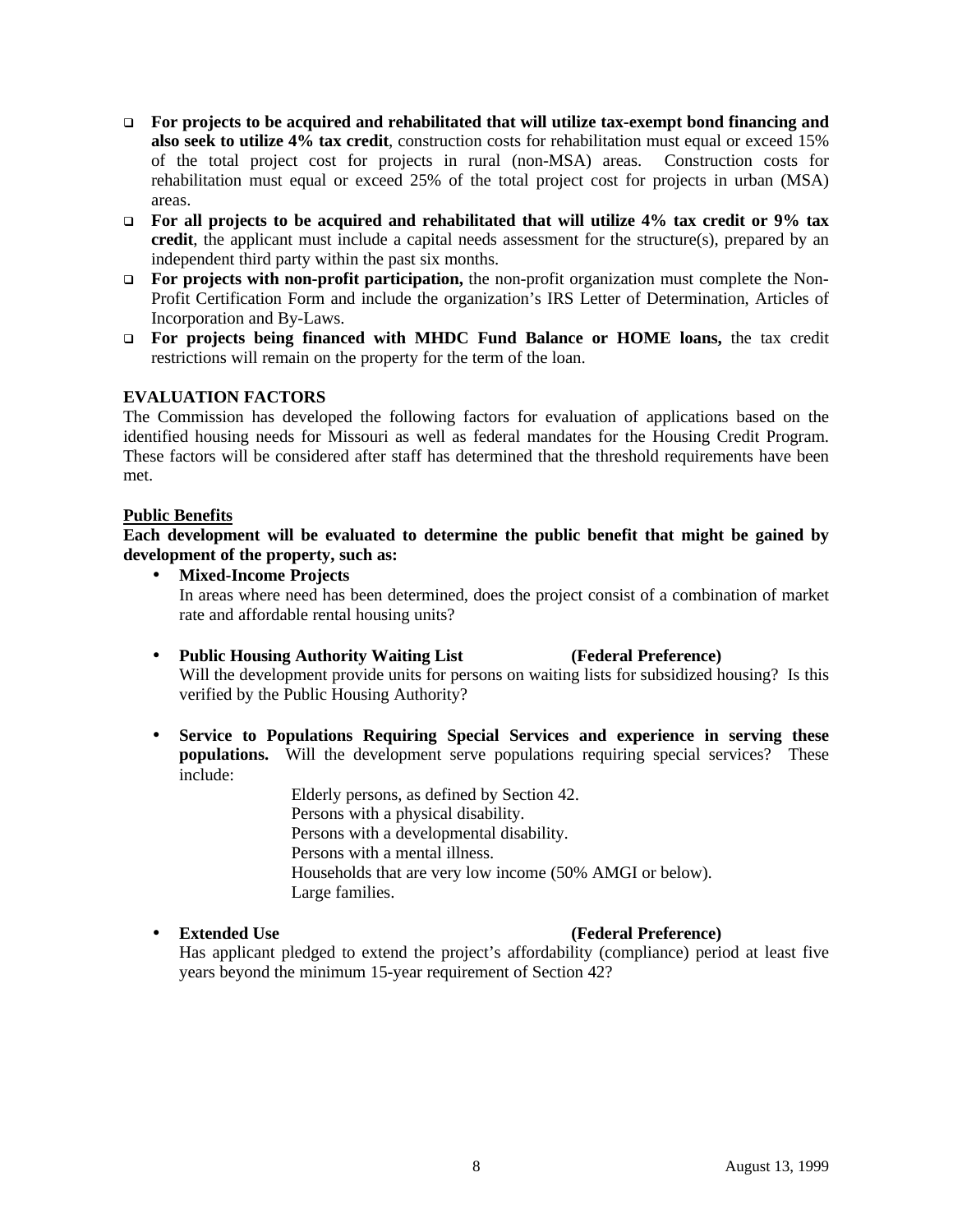## **Project Characteristics**

## **Applications will also be evaluated upon local needs that are filled by development of the housing, such as:**

Unit size.

Unit mix (large and small family).

Preservation of affordable housing and preservation of historic buildings.

(Note that the Commission has determined that the preservation of existing affordable housing should have a priority in the allocation of MHDC resources.)

### **Project Location**

# **THE SITE SELECTED FOR THE HOUSING IS CRUCIAL TO THE OVERALL SUCCESS OF THE DEVELOPMENT.**

- **Qualified Census Tract or Low Income County (Federal Preference)** Is the project located in a qualified census tract (as defined by the U.S. Dept. of Housing and Urban Development) that qualifies for the 130% basis adjustment? Is it located in a low income county, defined as a county whose median income is below 80% (HUD definition of low income) of the state's non-metropolitan area median income?
- **Location in High-Growth Employment Areas** Is the project in a community demonstrating new employment opportunities and a corresponding need for additional housing?

### **Local Government Support**

**These evaluation factors are considered in addition to the local needs described by the applicant:**

• **Letters of Local Government Support**

Does the applicant have local government support for the proposed project, as evidenced by an affirmative letter from the highest elected official (as defined in IRC Section 42) of the jurisdiction in which the project is located?

• **Letters of Other Local Support**

Does the applicant have the support of local community groups, such as housing agencies, including the local housing authority, or service providers that are familiar with the population who will reside in the project?

• **Community Impact**

Has the applicant shown that the project is part of a larger neighborhood revitalization plan that has been in place for not less than six (6) months prior to the approved date of the allocation plan?

• **Government Assistance**

Has the project a financial commitment from a federal or local governmental unit? Has the applicant requested tax credit only?

### **Applicant Characteristics**

**MHDC will ascertain that the applicant's team is capable of proceeding in a timely and efficient manner, and will consider the following regarding the ability to proceed and experience of the development team:**

- ß Has the applicant demonstrated the ability to proceed in an expeditious manner?
- Does the project sponsor have previous favorable experience in developing affordable housing and a proven record with MHDC and/or other HFAs? Applicant must include a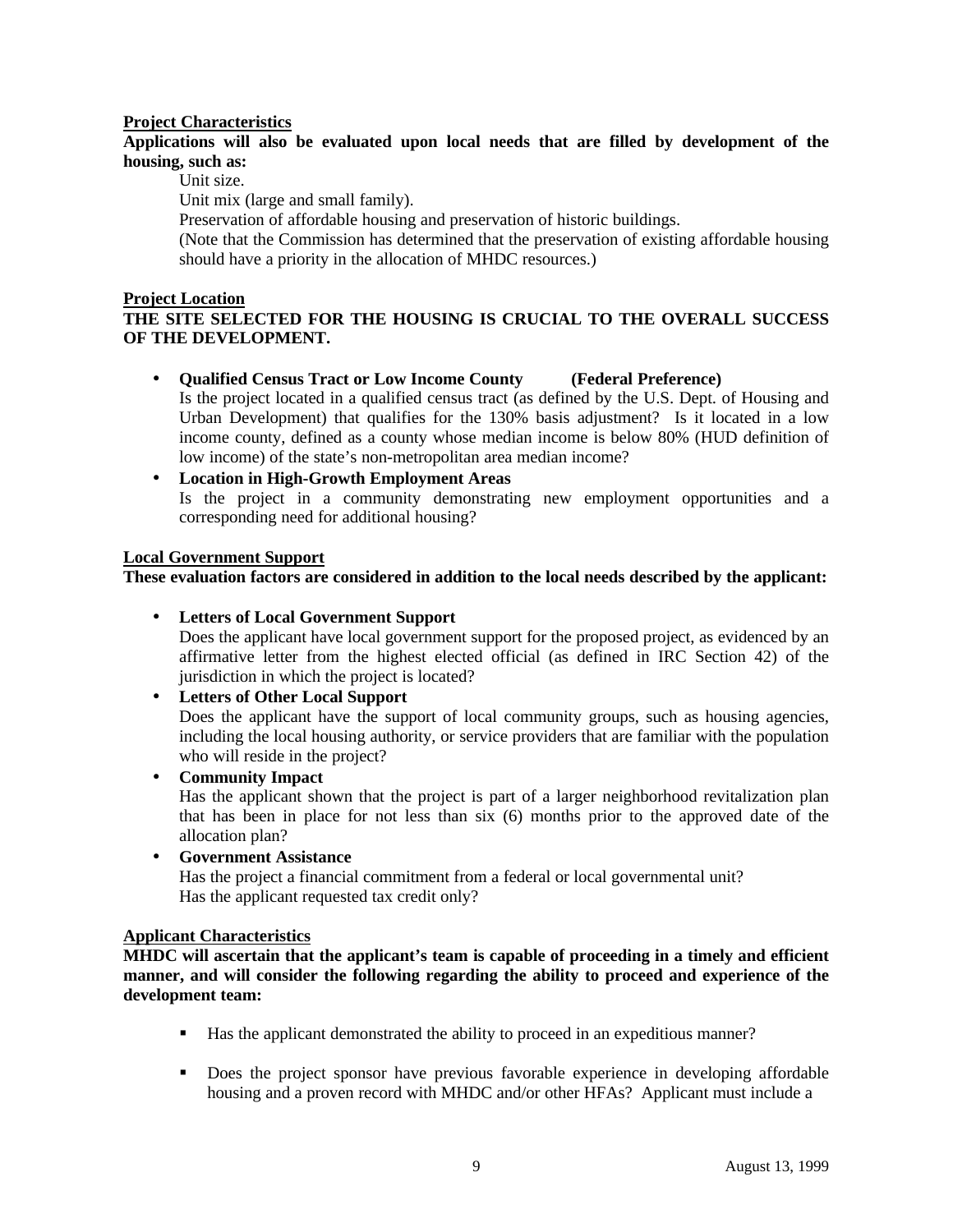letter authorizing other HFAs to release information regarding their experience with the applicant.

**Has the applicant demonstrated the experience and success of the managing agent?** This includes an excellent compliance record with MHDC and/or other HFAs. Applicant must include a letter authorizing other HFAs to release information regarding their experience with the applicant and the managing agent.

## **Special Supportive Services**

Has the applicant committed to providing supportive services to residents or to facilitate the delivery of supportive services, such as one of the activities listed below?

- **Belf-sufficiency activities for residents such as job training, computer literacy and/or** training for the G.E.D. (General Education Diploma).
- Daycare facility for residents' children.
- **•** After school tutoring, study hall and/or computer lab.
- ß Specially designed community space and facilities to accommodate supportive services.

Note that projects will be monitored for compliance based on the above commitments.

## **Other Considerations**

Of special note are the following factors, some of which have been discussed earlier in this Plan. Applications will be evaluated on overall assessment of need, the quality of the application and the overall proposal. Categories to be considered include, but may not be limited to:

- **Demonstrated need, as detailed in the Market Study.**
- **Site location, site features.**
- **Quality of application.**
- **Total development cost.**
- **Architectural features.**
- **Compliance with program requirements.**
- **Lowest possible rents using sound underwriting, and established upon realistic costs, expenses, operating budgets and reserves.**
- **Long-term feasibility of the development.**
- **Needs and priorities of local community.**
- **State-wide housing needs.**
- **Preservation of affordable housing stock.**
- **Developer's proximity to community.**
- **Overall goals of the Commission.**

## **FINANCIAL UNDERWRITING**

If a project is selected to receive an allocation of Tax Credit, the Commission will underwrite each project to ensure that the project receives only the amount of Housing Credit necessary to assure project feasibility and viability throughout the credit period. This includes tax-exempt bond-financed developments.

## **SPECIAL IDENTIFIED NEEDS WITHIN THE STATE**

The Commission has determined that the preservation of existing affordable housing should have a priority in the allocation of MHDC resources. In addition, the following special needs have been identified in the Missouri Consolidated Plan: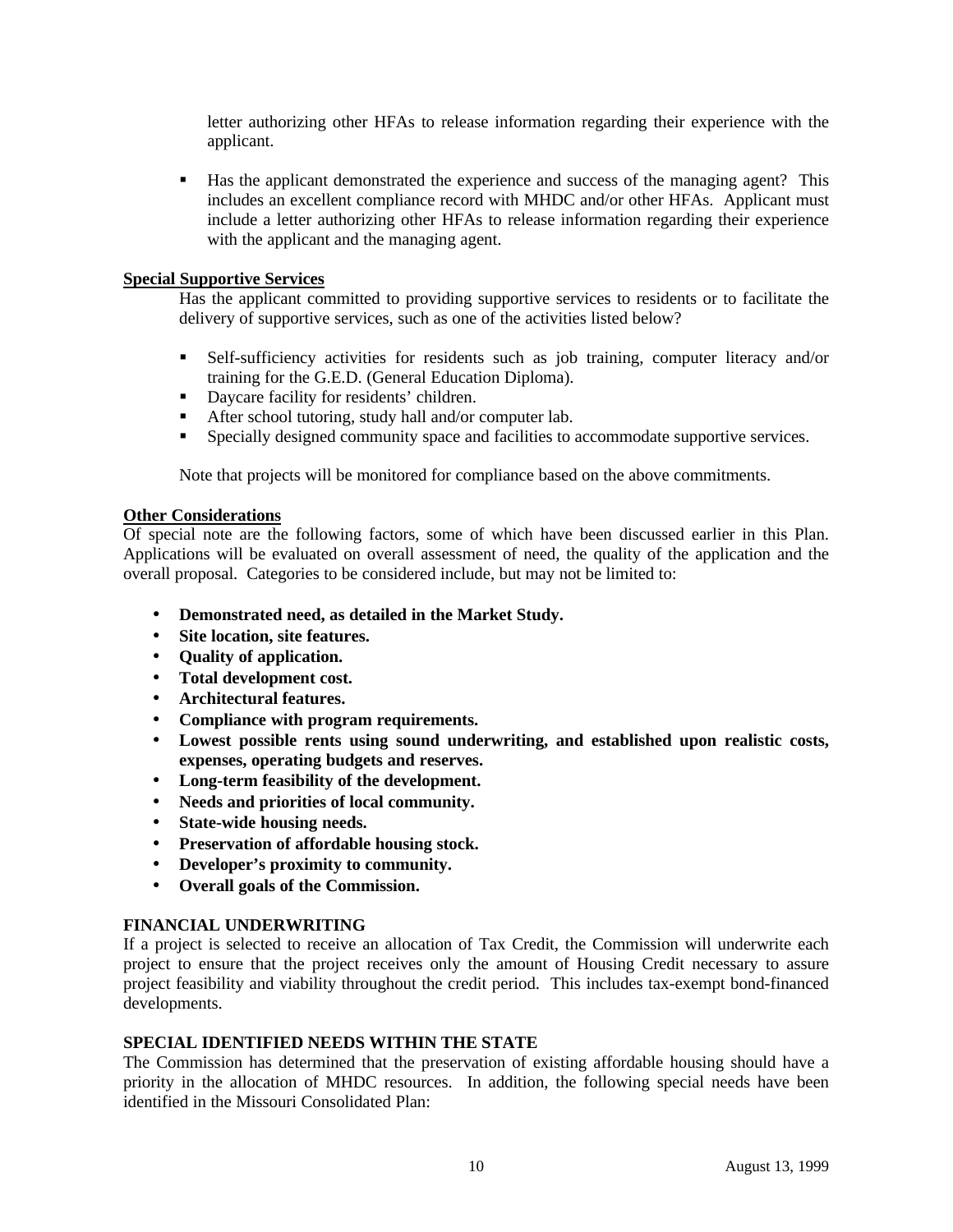- **Affordable housing for small low income households and single-parent households.**
- **Affordable housing for large low income households.**
- **Affordable housing for elderly low income households.**
- **Affordable housing for homeless persons and families.**
- **Affordable housing for persons with other special needs.**

## **DEVELOPMENT STANDARDS**

The following standards are set to insure that developments are not allocated tax credit in excess of that needed to develop the project, to help insure that the tax credit produces the maximum practical equity, to insure that the tax credit will serve income–eligible tenants in habitable dwelling units and, to the maximum extent possible, serve those most in need. The Commission may, at its discretion, reconsider these standards if necessary to produce highly needed housing that meets the following criteria:

- **Development Size:** smaller size developments
- **Development Location:** developments in difficult to develop areas

## **Per Unit Cost Standard**

The per-unit cost of tax credit developments shall not exceed HUD's 221(d)(3) limits, adjusted to reflect increases in construction costs since their adoption in 1992, and further adjusted by HUD's high cost factor to reflect differences in geographic areas. **To be consistent with other housing programs which are defined by SMA, the Commission will include Lincoln and Warren Counties in the St. Louis maximum cost limits and Lafayette and Clinton Counties in the Kansas City maximum cost limits. If HOME funds are used, federally imposed limitations will apply.** Projects receiving historic rehabilitation tax credit will be allowed to deduct the residential portion of the historic tax credit from the project cost to allow for stricter rehabilitation standards. The Commission may consider higher construction costs that can be attributed to unique development characteristics, and which are consistent with the needs and priorities identified in the appropriate Consolidated Plan.

## **Identity of Interest**

The application must list any identity of interest between the sponsor, the developer, the architect, the contractor and all subcontractors, suppliers and vendors. If any identity of interest is not disclosed in advance, the cost of that contract/subcontract will not be recognized. **All subcontractors and suppliers must add reasonable commercial value to the product furnished.**

## **Justification of Expenditure Standard**

- For developments of 12 units or less, the Commission will accept certification of costs from the development owner.
- For developments of 13 units or more, owners must submit a cost certification, supported by an Audit Report of an independent Certified Public Accountant. Such Audit Report will be prepared in accordance with generally accepted auditing standards and MHDC Guidelines.
- For Rural Development projects, the cost certification accepted by Rural Development must be submitted.

## **Unit Accessibility for Persons with Disabilities**

Each development approved for Low Income Housing Tax Credit must comply with local and federal regulations relating to unit accessibility and construction standards to accommodate persons with physical disabilities.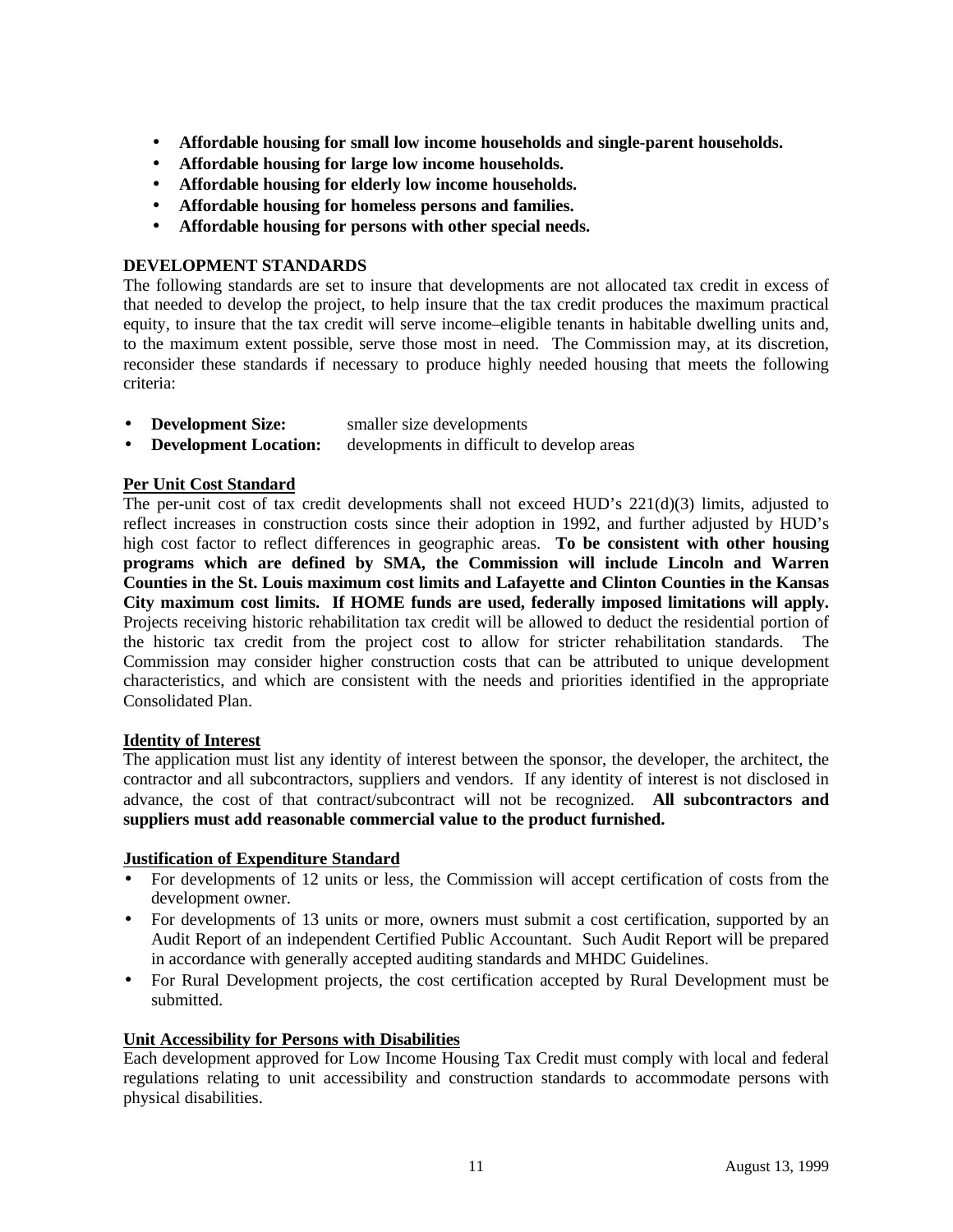# **Equal Opportunity**

The Commission shall require that occupancy of all housing financed or otherwise assisted by MHDC shall be open to all persons regardless of race, sex, national origin, religion or creed; and that contractors and subcontractors engaged in the construction or rehabilitation of such housing shall provide equal opportunity for employment without discrimination as to race, sex, national origin, religion, or creed.

# **Compliance**

As part of the compliance procedures, all tax credit recipients will be required to execute and record the Land Use Restriction Agreement for Low Income Housing Tax Credit developments. (This agreement will be furnished by the Commission and may be modified from time to time). The Land Use Restriction Agreement, at a minimum, will require conditions wherein the developer and the development must continuously comply with I.R.S. Section 42 and other applicable sections of the Internal Revenue Code of 1986, as amended, and the Treasury Regulations thereunder or under the Internal Revenue Code of 1954 as in effect on the date of enactment of the Code.

The Land Use Restriction Agreement will also restrict the rent that may be charged for low income units to those rents accepted by the Commission prior to the issuance of I.R.S. Form 8609. Rent increases will be considered annually by the Commission.

The base rents which were represented to the Commission will remain in effect for one year after the date a qualified building in the development is placed in service, and may be increased annually, only upon application to and receipt of written approval from the Commission. In addition, the Commission will follow the compliance monitoring procedures contained in the Missouri Housing Development Commission Low Income Housing Tax Credit Compliance Manual, which is attached as an exhibit to this Plan.

## **Evaluation of Development Subject to Subsidy Layering Review**

MHDC, as Missouri's sole housing credit agency for the administration of the Low Income Housing Tax Credit, has accepted the delegation of subsidy layering review of developments receiving tax credit and "assistance" from HUD's Office of Housing. HUD assistance generally refers to HUDinsured loans and Section 8 project-based assistance, but does not include HOME or CDBG funds. This delegation was authorized by Section 911 of the 1992 Housing Act and final administrative guidelines, pursuant to which the reviews will be conducted, and were published in the Federal Register on December 15, 1994. The subsidy layering review guidelines published by HUD provide standards for maximum builder profit, developer fee and syndication expenses. As an alternative to the HUD guidelines, MHDC may adopt standards which correspond to the standards adopted by the Tax Credit Task Force of the National Council of State Housing Agencies. **The following standards will apply for those developments subject to subsidy layering review:**

# **EXECUTE:** Development Fee Standard

MHDC may consider a developer's fee of greater than 10% where special market or risk factors are present.

ß **Builder's Fee Standard**

MHDC will include a maximum of 8% builder's profit, 2% builder's overhead and 6% general requirements. These percentages relate to the construction contract amount only (lines 1through 6, Section G, MHDC form 2013), excluding overhead, general requirements and profit.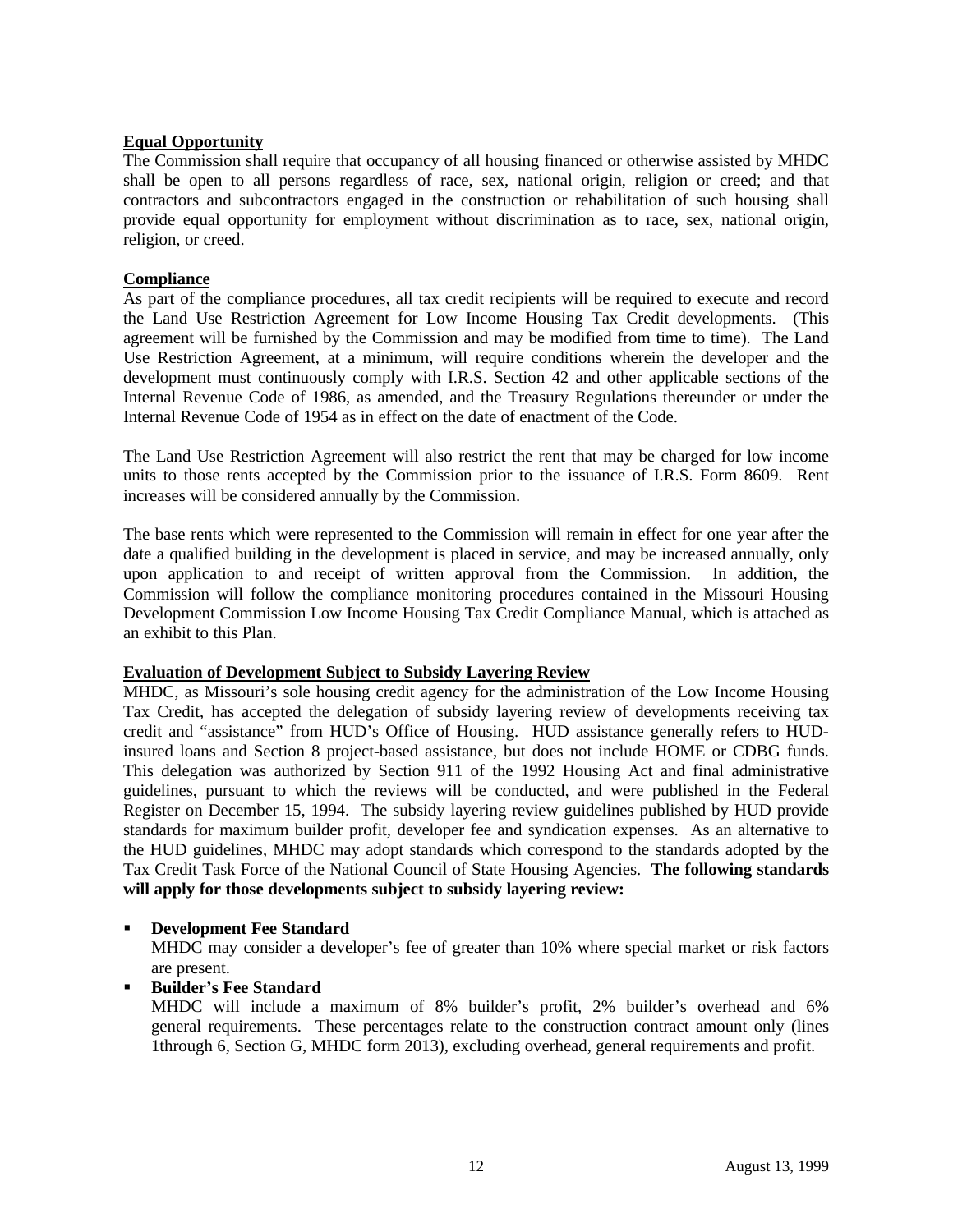# **CLARIFICATIONS AND GENERAL INFORMATION**

Approval of the tax credit is made solely at the discretion of the Commission, but in no way represents or warrants to any sponsor, investor, lender or others that the project is, in fact, feasible or viable. MHDC's review of documents submitted in connection with this allocation plan is for its own purposes. In allocating tax credit, MHDC makes no representations to the owner, or other person or entity, regarding adherence to the Internal Revenue Code, Treasury regulations, or any other laws or regulations governing Low Income Housing Tax Credit.

No member, officer, agent or employer of MHDC shall be personally liable concerning any matters arising out of, or in relation to, the allocation of the Low Income Housing Tax Credit.

MHDC will, in all instances, reserve and allocate tax credit consistent with its sound and reasonable judgement, prudent business practices and the exercise of its discretion. Specifically, but without limiting the generality of the foregoing, MHDC reserves the right NOT to reserve or allocate tax credit to any applicant or project if it determines, in its sole discretion, that:

- (i) a reservation or allocation for such applicant or project does not further the purpose and goals set forth in this plan;
- (ii) the applicant's proposed project is not financially feasible or viable;
- (iii) there is not a substantial likelihood that the project will be able to meet the requirements for carryover in a timely manner; or
- (iv) the site is unacceptable to MHDC.

For purposes of these determinations, the information which may be considered includes, but is not limited to, comments of local government officials, the market appropriateness of the project, site location and the experience and performance of the sponsor and principal with any tax credit program or housing assistance program. Considerations will include, but are not limited to, progress made with previous tax credit reservations, carryover and project compliance.

It should be noted that each application competes primarily within its allocation area; however, MHDC may make a tax credit reservation based on the amount of tax credit allocation requested relative to the amount of funding available. This could result in reserving tax credit for a project which tax credit request can be fully realized by the amount of credit available, while simultaneously denying tax credit to a project which requested more credit than is available, without regard to allocation area.

Based on staff evaluation, MHDC will estimate the amount of tax credit to be reserved for the project. This determination is made solely at MHDC's discretion and is in no way a representation as to the actual feasibility of the project. Rather, it will serve as the basis for making a determination with respect to a project financed by Private Activity Bonds or reservation of tax credit. The amount of tax credit may change during the allocation process due to variations in cost, mortgage amount, tax credit percentage, syndication proceeds and staff's underwriting of the proposal. Staff analysis to determine the tax credit allocation will be completed:

- (i) at the time of preliminary application,
- (ii) at the time a carryover allocation is approved (if applicable), and
- (iii) at the time the project is placed in service (after all project costs are finalized and a third party cost certification has been completed).